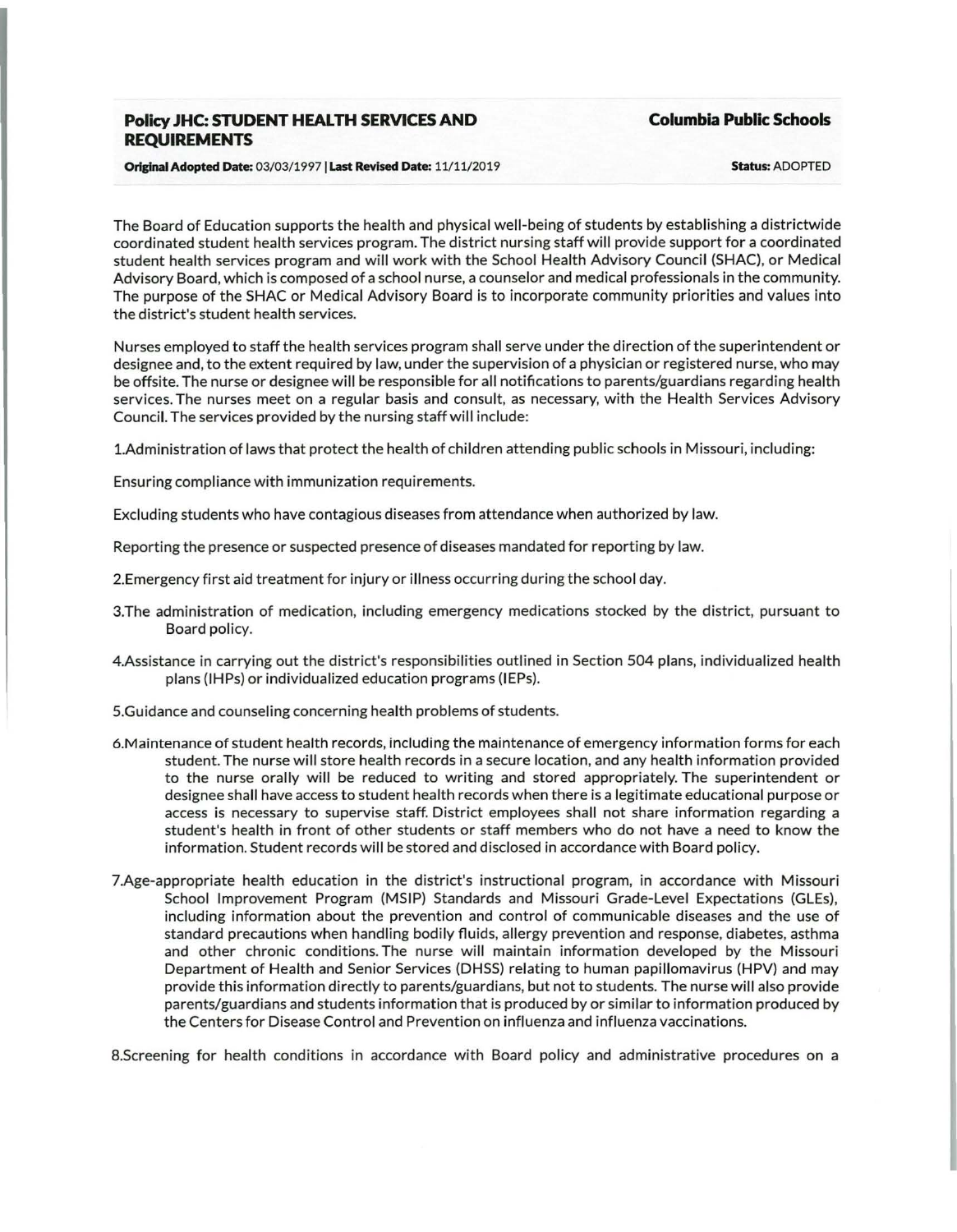scheduled basis. Students may also be screened when referred by a parent or staff member. Parents are notified of any findings that demonstrate a need for further evaluation.

9.Notification of the school principal if informed of a condition that could require accommodation under federal law.

10.Sharing information with parents/guardians about publicly available health insurance options for students.

11.Development and annual review of a Health Services Plan.

12.Training staff as necessary to implement the district's health and safety program.

13.Such other services as assigned by the supervising principal or superintendent.

#### **Contraceptives**

The district and its agents may not provide contraceptive devices or contraceptive drugs.

#### Physical Examinations and Screenings

"Screening" is the use of a procedure to examine a large population to determine the presence of a health condition or risk factor in order to identify those who need further evaluation. Screening tests for various health conditions {such as vision and hearing) will be conducted in accordance with administrative procedures. Subject to a written agreement, the district may solicit or permit an outside entity to assist with student health screening. The agreement will include a provision requiring the entity to turn over all records collected during the screening, destroy the information after providing it to the district, keep all student information confidential and hold the district harmless for the entity's actions. The superintendent or designee may contact the district's attorney for assistance in drafting the agreement.

Parents/Guardians will receive a written notice of any screening result that indicates a condition that might interfere with a student's academic progress or health.

In general, the school district will not conduct physical examinations of a student without parental consent unless the health or safety of the student or others is in question or unless by court order.

Further, parents/guardians will be notified of the specific or approximate dates during the school year when any nonemergency, invasive physical examination or screening administered by the district is conducted that is:

1.Required as a condition of attendance.

2.Administered by the school and scheduled by the school in advance.

3.Not necessary to protect the immediate health and safety of the student or other students.

As used in this policy, the term "invasive physical examination" means any medical examination that involves the exposure of private body parts or any act during such examination that includes incision, insertion or injection into the body, but does not include a hearing, vision, head lice or scoliosis screening.

Parents/Guardians or eligible students will be given the opportunity to opt out of the above-described nonemergency, invasive physical examination or screening.

Students who wish to participate in certain extracurricular activities may be required to submit to a physical examination to verify their ability to participate in the activity. Students participating in activities governed by the Missouri State High School Activities Association (MSHSAA) will be required to follow the rules of that organization.

All parents/guardians will be notified at least at the beginning of the school year of the district's policy on